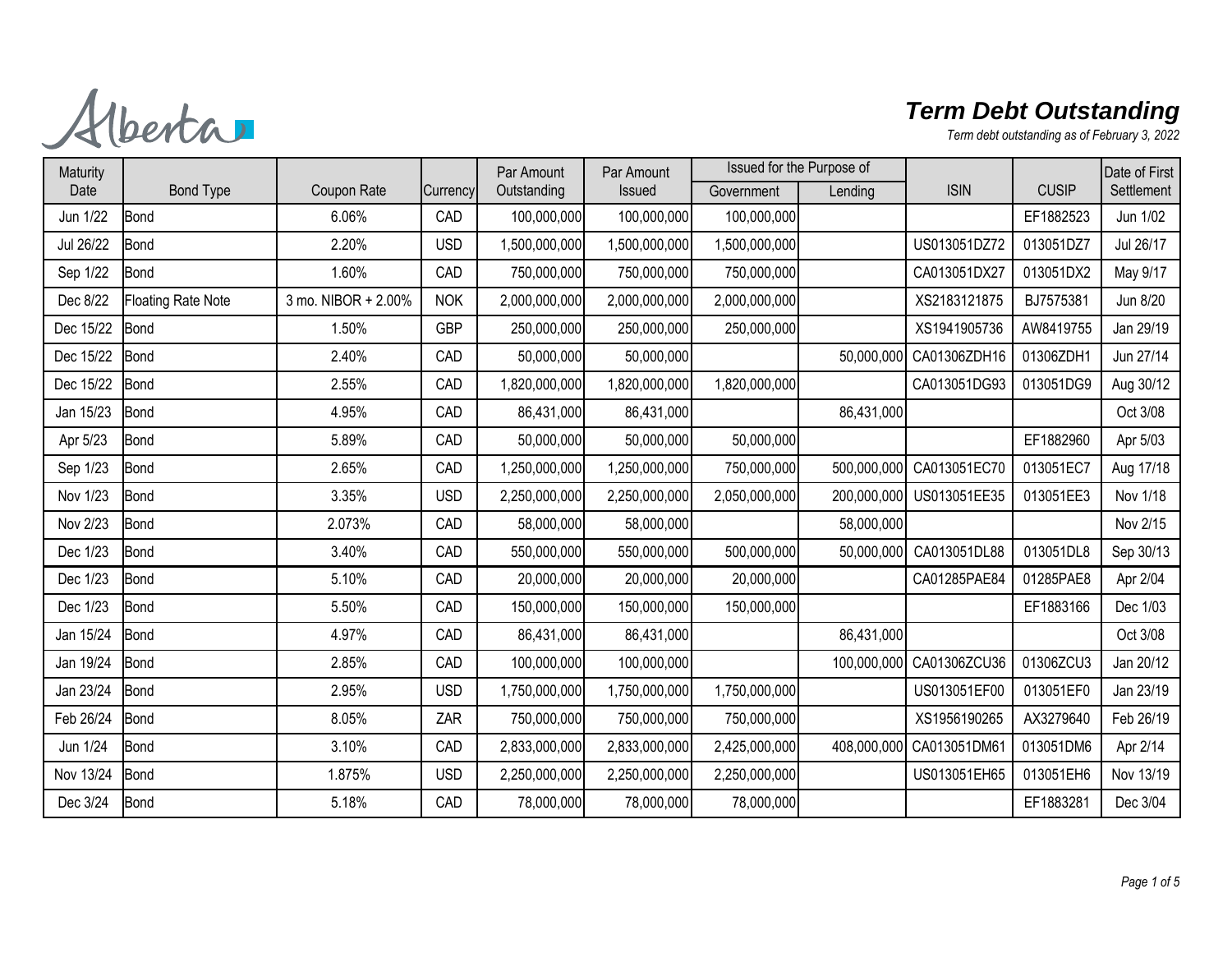Alberta

| <b>CUSIP</b><br>Settlement<br>Date<br><b>Bond Type</b><br>Coupon Rate<br>Outstanding<br>Government<br><b>ISIN</b><br>Issued<br>Lending<br>Currency<br>120,000,000<br>Mar 2/12<br>Mar 2/25<br>3.03%<br>CAD<br>120,000,000<br>120,000,000<br><b>Bond</b><br><b>Bond</b><br>0.50%<br><b>EUR</b><br>1,100,000,000<br>1,100,000,000<br>BH6215207<br>Apr 16/20<br>Apr 16/25<br>1,100,000,000<br>XS2156776309<br>1,500,000,000<br>1,500,000,000<br>AS1634318<br>Apr 18/18<br>Apr 18/25<br><b>Bond</b><br>0.625%<br><b>EUR</b><br>1,500,000,000<br>XS1808478710<br>May 20/25<br>2,250,000,000<br>2,250,000,000<br>013051EK9<br>May 20/20<br>1.00%<br><b>USD</b><br>2,250,000,000<br>US013051EK94<br><b>Bond</b><br>013051DQ7<br>Jan 21/15<br>Jun 1/25<br><b>Bond</b><br>2.35%<br>CAD<br>3,700,000,000<br>3,700,000,000<br>3,350,000,000<br>350,000,000<br>CA013051DQ75<br>Dec 15/25<br>300,000,000<br>300,000,000<br>CA01285PBU18<br>01285PBU1<br>Oct 5/05<br><b>Bond</b><br>4.45%<br>CAD<br>300,000,000<br>Jan 16/26<br>0.625%<br><b>EUR</b><br>,250,000,000<br>1,250,000,000<br>1,250,000,000<br>XS1936209490<br>AW5785273<br>Jan 16/19<br><b>Bond</b><br>120,000,000<br>Mar 2/26<br><b>Bond</b><br>3.10%<br>CAD<br>120,000,000<br>120,000,000<br>Mar 2/12<br>Jun 1/26<br>3,700,000,000<br>Jun 17/16<br><b>Bond</b><br>2.20%<br>CAD<br>3,700,000,000<br>2,900,000,000<br>800,000,000 CA013051DT15<br>013051DT1<br>Jun 1/26<br>30,000,000<br>30,000,000<br>CA01306ZCP41<br>01306ZCP4<br><b>Bond</b><br>4.30%<br>CAD<br>30,000,000<br>Apr 18/11<br>Aug 17/26<br><b>Bond</b><br>2.05%<br><b>USD</b><br>1,000,000,000<br>1,000,000,000<br>1,000,000,000<br>US01306GAC78<br>01306GAC7<br>Aug 17/16<br>Nov 3/11<br>Nov 3/26<br><b>Bond</b><br>3.57%<br>CAD<br>45,000,000<br>45,000,000<br>45,000,000<br>Nov 3/06<br>Nov 3/26<br>4.49%<br>CAD<br>200,000,000<br>200,000,000<br>200,000,000<br><b>Bond</b><br>Dec 14/26<br>3.10%<br>505,000,000<br>Jun 14/16<br><b>Bond</b><br><b>AUD</b><br>505,000,000<br>505,000,000<br>AU3CB0237949<br>LW3164933<br>Mar 2/27<br>40,721,000<br>Mar 2/12<br>Bond<br>3.17%<br>CAD<br>40,721,000<br>40,721,000<br>Jun 1/27<br>Bond<br>2.55%<br>CAD<br>5,700,000,000<br>5,700,000,000<br>4,940,000,000<br>760,000,000 CA013051DW44<br>013051DW4<br>Mar 3/17<br>Mar 15/28<br>1,250,000,000<br>US013051EA13<br>013051EA1<br>Mar 15/18<br><b>Bond</b><br>3.30%<br><b>USD</b><br>1,250,000,000<br>1,250,000,000<br>Apr 11/28<br>3.60%<br>460,000,000<br>AU3CB0247815<br>AP4167080<br>Oct 11/17<br><b>Bond</b><br><b>AUD</b><br>460,000,000<br>460,000,000<br>CH0528881227<br>BH2416197<br>Apr 20/20<br>Apr 20/28<br><b>Bond</b><br>0.25%<br><b>CHF</b><br>260,000,000<br>260,000,000<br>260,000,000<br>CA013051EB97<br>013051EB9<br>Dec 1/28<br><b>Bond</b><br>2.90%<br>CAD<br>3,300,000,000<br>3,300,000,000<br>3,100,000,000<br>Jun 7/18<br>200,000,000<br>Feb 7/29<br>325,000,000<br>CH0457206826<br>AW7792137<br>Feb 7/19<br><b>Bond</b><br>0.385%<br><b>CHF</b><br>325,000,000<br>325,000,000<br>Feb 20/29<br>2,500,000,000<br>XS1944412318<br>AX2067251<br>Feb 20/19<br>Bond<br>1.4025%<br><b>SEK</b><br>2,500,000,000<br>2,500,000,000 | Maturity |  | Par Amount | Par Amount | Issued for the Purpose of |  | Date of First |
|------------------------------------------------------------------------------------------------------------------------------------------------------------------------------------------------------------------------------------------------------------------------------------------------------------------------------------------------------------------------------------------------------------------------------------------------------------------------------------------------------------------------------------------------------------------------------------------------------------------------------------------------------------------------------------------------------------------------------------------------------------------------------------------------------------------------------------------------------------------------------------------------------------------------------------------------------------------------------------------------------------------------------------------------------------------------------------------------------------------------------------------------------------------------------------------------------------------------------------------------------------------------------------------------------------------------------------------------------------------------------------------------------------------------------------------------------------------------------------------------------------------------------------------------------------------------------------------------------------------------------------------------------------------------------------------------------------------------------------------------------------------------------------------------------------------------------------------------------------------------------------------------------------------------------------------------------------------------------------------------------------------------------------------------------------------------------------------------------------------------------------------------------------------------------------------------------------------------------------------------------------------------------------------------------------------------------------------------------------------------------------------------------------------------------------------------------------------------------------------------------------------------------------------------------------------------------------------------------------------------------------------------------------------------------------------------------------------------------------------------------------------------------------------------------------------------------------------------------------------------------------------------------------------------------------------------------------------------------------------------------------------------------------------------------------------------------------------------------------------------------------------------------------|----------|--|------------|------------|---------------------------|--|---------------|
|                                                                                                                                                                                                                                                                                                                                                                                                                                                                                                                                                                                                                                                                                                                                                                                                                                                                                                                                                                                                                                                                                                                                                                                                                                                                                                                                                                                                                                                                                                                                                                                                                                                                                                                                                                                                                                                                                                                                                                                                                                                                                                                                                                                                                                                                                                                                                                                                                                                                                                                                                                                                                                                                                                                                                                                                                                                                                                                                                                                                                                                                                                                                                            |          |  |            |            |                           |  |               |
|                                                                                                                                                                                                                                                                                                                                                                                                                                                                                                                                                                                                                                                                                                                                                                                                                                                                                                                                                                                                                                                                                                                                                                                                                                                                                                                                                                                                                                                                                                                                                                                                                                                                                                                                                                                                                                                                                                                                                                                                                                                                                                                                                                                                                                                                                                                                                                                                                                                                                                                                                                                                                                                                                                                                                                                                                                                                                                                                                                                                                                                                                                                                                            |          |  |            |            |                           |  |               |
|                                                                                                                                                                                                                                                                                                                                                                                                                                                                                                                                                                                                                                                                                                                                                                                                                                                                                                                                                                                                                                                                                                                                                                                                                                                                                                                                                                                                                                                                                                                                                                                                                                                                                                                                                                                                                                                                                                                                                                                                                                                                                                                                                                                                                                                                                                                                                                                                                                                                                                                                                                                                                                                                                                                                                                                                                                                                                                                                                                                                                                                                                                                                                            |          |  |            |            |                           |  |               |
|                                                                                                                                                                                                                                                                                                                                                                                                                                                                                                                                                                                                                                                                                                                                                                                                                                                                                                                                                                                                                                                                                                                                                                                                                                                                                                                                                                                                                                                                                                                                                                                                                                                                                                                                                                                                                                                                                                                                                                                                                                                                                                                                                                                                                                                                                                                                                                                                                                                                                                                                                                                                                                                                                                                                                                                                                                                                                                                                                                                                                                                                                                                                                            |          |  |            |            |                           |  |               |
|                                                                                                                                                                                                                                                                                                                                                                                                                                                                                                                                                                                                                                                                                                                                                                                                                                                                                                                                                                                                                                                                                                                                                                                                                                                                                                                                                                                                                                                                                                                                                                                                                                                                                                                                                                                                                                                                                                                                                                                                                                                                                                                                                                                                                                                                                                                                                                                                                                                                                                                                                                                                                                                                                                                                                                                                                                                                                                                                                                                                                                                                                                                                                            |          |  |            |            |                           |  |               |
|                                                                                                                                                                                                                                                                                                                                                                                                                                                                                                                                                                                                                                                                                                                                                                                                                                                                                                                                                                                                                                                                                                                                                                                                                                                                                                                                                                                                                                                                                                                                                                                                                                                                                                                                                                                                                                                                                                                                                                                                                                                                                                                                                                                                                                                                                                                                                                                                                                                                                                                                                                                                                                                                                                                                                                                                                                                                                                                                                                                                                                                                                                                                                            |          |  |            |            |                           |  |               |
|                                                                                                                                                                                                                                                                                                                                                                                                                                                                                                                                                                                                                                                                                                                                                                                                                                                                                                                                                                                                                                                                                                                                                                                                                                                                                                                                                                                                                                                                                                                                                                                                                                                                                                                                                                                                                                                                                                                                                                                                                                                                                                                                                                                                                                                                                                                                                                                                                                                                                                                                                                                                                                                                                                                                                                                                                                                                                                                                                                                                                                                                                                                                                            |          |  |            |            |                           |  |               |
|                                                                                                                                                                                                                                                                                                                                                                                                                                                                                                                                                                                                                                                                                                                                                                                                                                                                                                                                                                                                                                                                                                                                                                                                                                                                                                                                                                                                                                                                                                                                                                                                                                                                                                                                                                                                                                                                                                                                                                                                                                                                                                                                                                                                                                                                                                                                                                                                                                                                                                                                                                                                                                                                                                                                                                                                                                                                                                                                                                                                                                                                                                                                                            |          |  |            |            |                           |  |               |
|                                                                                                                                                                                                                                                                                                                                                                                                                                                                                                                                                                                                                                                                                                                                                                                                                                                                                                                                                                                                                                                                                                                                                                                                                                                                                                                                                                                                                                                                                                                                                                                                                                                                                                                                                                                                                                                                                                                                                                                                                                                                                                                                                                                                                                                                                                                                                                                                                                                                                                                                                                                                                                                                                                                                                                                                                                                                                                                                                                                                                                                                                                                                                            |          |  |            |            |                           |  |               |
|                                                                                                                                                                                                                                                                                                                                                                                                                                                                                                                                                                                                                                                                                                                                                                                                                                                                                                                                                                                                                                                                                                                                                                                                                                                                                                                                                                                                                                                                                                                                                                                                                                                                                                                                                                                                                                                                                                                                                                                                                                                                                                                                                                                                                                                                                                                                                                                                                                                                                                                                                                                                                                                                                                                                                                                                                                                                                                                                                                                                                                                                                                                                                            |          |  |            |            |                           |  |               |
|                                                                                                                                                                                                                                                                                                                                                                                                                                                                                                                                                                                                                                                                                                                                                                                                                                                                                                                                                                                                                                                                                                                                                                                                                                                                                                                                                                                                                                                                                                                                                                                                                                                                                                                                                                                                                                                                                                                                                                                                                                                                                                                                                                                                                                                                                                                                                                                                                                                                                                                                                                                                                                                                                                                                                                                                                                                                                                                                                                                                                                                                                                                                                            |          |  |            |            |                           |  |               |
|                                                                                                                                                                                                                                                                                                                                                                                                                                                                                                                                                                                                                                                                                                                                                                                                                                                                                                                                                                                                                                                                                                                                                                                                                                                                                                                                                                                                                                                                                                                                                                                                                                                                                                                                                                                                                                                                                                                                                                                                                                                                                                                                                                                                                                                                                                                                                                                                                                                                                                                                                                                                                                                                                                                                                                                                                                                                                                                                                                                                                                                                                                                                                            |          |  |            |            |                           |  |               |
|                                                                                                                                                                                                                                                                                                                                                                                                                                                                                                                                                                                                                                                                                                                                                                                                                                                                                                                                                                                                                                                                                                                                                                                                                                                                                                                                                                                                                                                                                                                                                                                                                                                                                                                                                                                                                                                                                                                                                                                                                                                                                                                                                                                                                                                                                                                                                                                                                                                                                                                                                                                                                                                                                                                                                                                                                                                                                                                                                                                                                                                                                                                                                            |          |  |            |            |                           |  |               |
|                                                                                                                                                                                                                                                                                                                                                                                                                                                                                                                                                                                                                                                                                                                                                                                                                                                                                                                                                                                                                                                                                                                                                                                                                                                                                                                                                                                                                                                                                                                                                                                                                                                                                                                                                                                                                                                                                                                                                                                                                                                                                                                                                                                                                                                                                                                                                                                                                                                                                                                                                                                                                                                                                                                                                                                                                                                                                                                                                                                                                                                                                                                                                            |          |  |            |            |                           |  |               |
|                                                                                                                                                                                                                                                                                                                                                                                                                                                                                                                                                                                                                                                                                                                                                                                                                                                                                                                                                                                                                                                                                                                                                                                                                                                                                                                                                                                                                                                                                                                                                                                                                                                                                                                                                                                                                                                                                                                                                                                                                                                                                                                                                                                                                                                                                                                                                                                                                                                                                                                                                                                                                                                                                                                                                                                                                                                                                                                                                                                                                                                                                                                                                            |          |  |            |            |                           |  |               |
|                                                                                                                                                                                                                                                                                                                                                                                                                                                                                                                                                                                                                                                                                                                                                                                                                                                                                                                                                                                                                                                                                                                                                                                                                                                                                                                                                                                                                                                                                                                                                                                                                                                                                                                                                                                                                                                                                                                                                                                                                                                                                                                                                                                                                                                                                                                                                                                                                                                                                                                                                                                                                                                                                                                                                                                                                                                                                                                                                                                                                                                                                                                                                            |          |  |            |            |                           |  |               |
|                                                                                                                                                                                                                                                                                                                                                                                                                                                                                                                                                                                                                                                                                                                                                                                                                                                                                                                                                                                                                                                                                                                                                                                                                                                                                                                                                                                                                                                                                                                                                                                                                                                                                                                                                                                                                                                                                                                                                                                                                                                                                                                                                                                                                                                                                                                                                                                                                                                                                                                                                                                                                                                                                                                                                                                                                                                                                                                                                                                                                                                                                                                                                            |          |  |            |            |                           |  |               |
|                                                                                                                                                                                                                                                                                                                                                                                                                                                                                                                                                                                                                                                                                                                                                                                                                                                                                                                                                                                                                                                                                                                                                                                                                                                                                                                                                                                                                                                                                                                                                                                                                                                                                                                                                                                                                                                                                                                                                                                                                                                                                                                                                                                                                                                                                                                                                                                                                                                                                                                                                                                                                                                                                                                                                                                                                                                                                                                                                                                                                                                                                                                                                            |          |  |            |            |                           |  |               |
|                                                                                                                                                                                                                                                                                                                                                                                                                                                                                                                                                                                                                                                                                                                                                                                                                                                                                                                                                                                                                                                                                                                                                                                                                                                                                                                                                                                                                                                                                                                                                                                                                                                                                                                                                                                                                                                                                                                                                                                                                                                                                                                                                                                                                                                                                                                                                                                                                                                                                                                                                                                                                                                                                                                                                                                                                                                                                                                                                                                                                                                                                                                                                            |          |  |            |            |                           |  |               |
|                                                                                                                                                                                                                                                                                                                                                                                                                                                                                                                                                                                                                                                                                                                                                                                                                                                                                                                                                                                                                                                                                                                                                                                                                                                                                                                                                                                                                                                                                                                                                                                                                                                                                                                                                                                                                                                                                                                                                                                                                                                                                                                                                                                                                                                                                                                                                                                                                                                                                                                                                                                                                                                                                                                                                                                                                                                                                                                                                                                                                                                                                                                                                            |          |  |            |            |                           |  |               |
|                                                                                                                                                                                                                                                                                                                                                                                                                                                                                                                                                                                                                                                                                                                                                                                                                                                                                                                                                                                                                                                                                                                                                                                                                                                                                                                                                                                                                                                                                                                                                                                                                                                                                                                                                                                                                                                                                                                                                                                                                                                                                                                                                                                                                                                                                                                                                                                                                                                                                                                                                                                                                                                                                                                                                                                                                                                                                                                                                                                                                                                                                                                                                            |          |  |            |            |                           |  |               |
|                                                                                                                                                                                                                                                                                                                                                                                                                                                                                                                                                                                                                                                                                                                                                                                                                                                                                                                                                                                                                                                                                                                                                                                                                                                                                                                                                                                                                                                                                                                                                                                                                                                                                                                                                                                                                                                                                                                                                                                                                                                                                                                                                                                                                                                                                                                                                                                                                                                                                                                                                                                                                                                                                                                                                                                                                                                                                                                                                                                                                                                                                                                                                            |          |  |            |            |                           |  |               |
|                                                                                                                                                                                                                                                                                                                                                                                                                                                                                                                                                                                                                                                                                                                                                                                                                                                                                                                                                                                                                                                                                                                                                                                                                                                                                                                                                                                                                                                                                                                                                                                                                                                                                                                                                                                                                                                                                                                                                                                                                                                                                                                                                                                                                                                                                                                                                                                                                                                                                                                                                                                                                                                                                                                                                                                                                                                                                                                                                                                                                                                                                                                                                            |          |  |            |            |                           |  |               |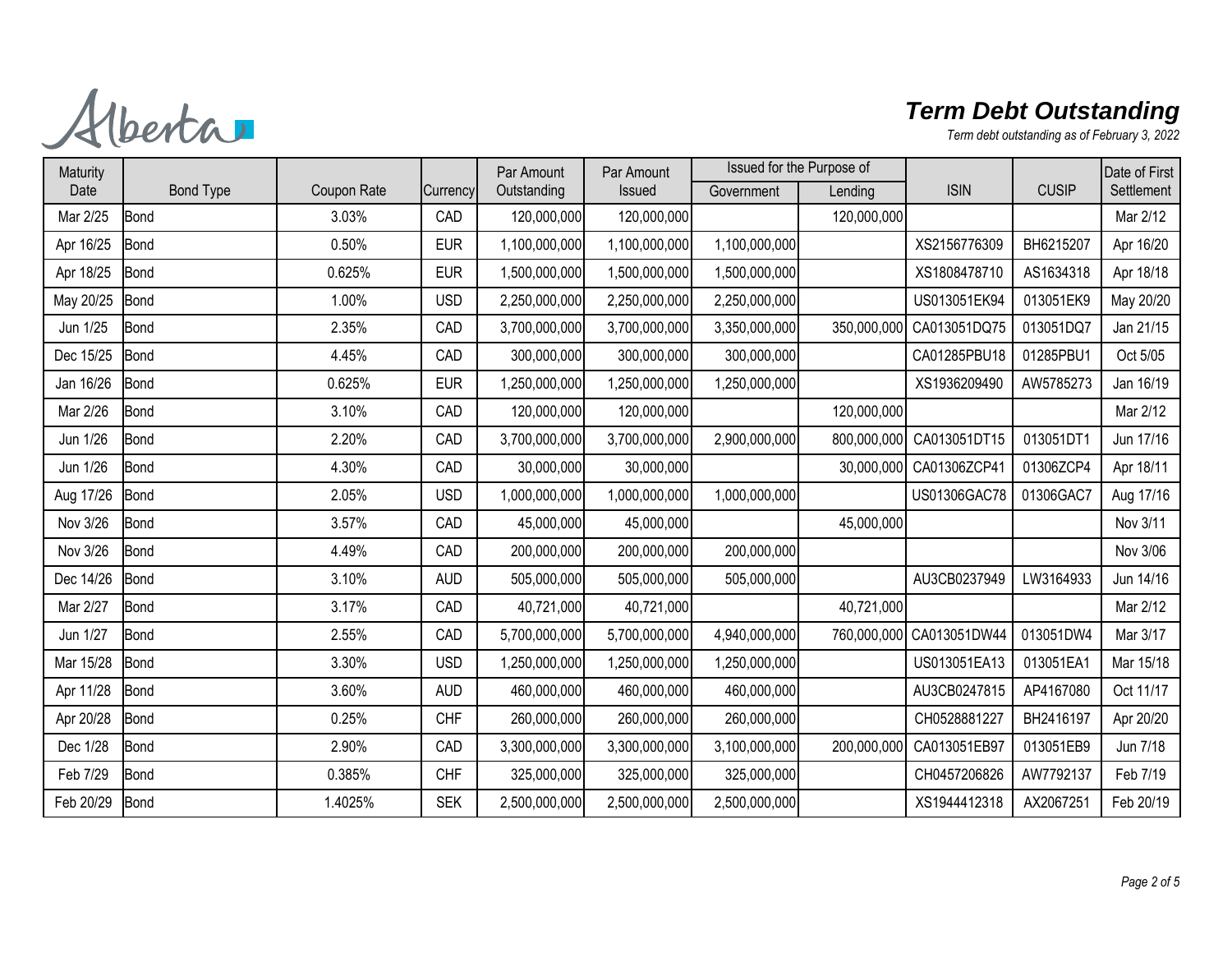Alberta

| Maturity  |                  |             |            | Par Amount    | Par Amount    | Issued for the Purpose of |             |                          |              | Date of First |
|-----------|------------------|-------------|------------|---------------|---------------|---------------------------|-------------|--------------------------|--------------|---------------|
| Date      | <b>Bond Type</b> | Coupon Rate | Currency   | Outstanding   | Issued        | Government                | Lending     | <b>ISIN</b>              | <b>CUSIP</b> | Settlement    |
| May 8/29  | <b>Bond</b>      | 3.47%       | CAD        | 25,000,000    | 25,000,000    | 25,000,000                |             | XS1065087394             | EK2505874    | May 8/14      |
| Jun 3/29  | <b>Bond</b>      | 2.35%       | CAD        | 54,000,000    | 54,000,000    |                           | 54,000,000  |                          |              | Jun 3/19      |
| Sep 20/29 | <b>Bond</b>      | 2.90%       | CAD        | 2,062,700,000 | 2,062,700,000 | 1,737,700,000             | 325,000,000 | CA01306ZCV19             | 01306ZCV1    | Jul 23/12     |
| Oct 2/29  | <b>Bond</b>      | 3.17%       | CAD        | 291,414,000   | 291,414,000   | 291,414,000               |             |                          |              | Oct 2/14      |
| Nov 3/29  | <b>Bond</b>      | 3.117%      | CAD        | 25,000,000    | 25,000,000    |                           | 25,000,000  |                          |              | Nov 3/14      |
| Jun 1/30  | <b>Bond</b>      | 2.05%       | CAD        | 8,100,000,000 | 8,100,000,000 | 7,550,000,000             |             | 550,000,000 CA013051EG84 | 013051EG8    | Sep 10/19     |
| Jul 22/30 | <b>Bond</b>      | 1.30%       | <b>USD</b> | 2,000,000,000 | 2,000,000,000 | 2,000,000,000             |             | US013051EM50             | 013051EM5    | Jul 22/20     |
| Oct 2/30  | <b>Bond</b>      | 2.40%       | <b>AUD</b> | 170,000,000   | 170,000,000   | 170,000,000               |             | AU3CB0271807             | BH3914968    | Apr 2/20      |
| Jun 1/31  | <b>Bond</b>      | 1.65%       | CAD        | 3,500,000,000 | 3,500,000,000 | 3,285,000,000             | 215,000,000 | CA013051EP83             | 013051EP8    | Jan 26/21     |
| Jun 1/31  | <b>Bond</b>      | 3.50%       | CAD        | 1,268,000,000 | 1,268,000,000 | 1,268,000,000             |             | CA01306ZDF59             | 01306ZDF5    | Jun 16/14     |
| Nov 3/31  | <b>Bond</b>      | 4.50%       | CAD        | 125,396,000   | 125,396,000   | 125,396,000               |             |                          |              | Nov 3/06      |
| Nov 2/32  | <b>Bond</b>      | 4.83%       | CAD        | 190,383,000   | 190,383,000   | 190,383,000               |             |                          |              | Nov 2/07      |
| Mar 1/33  | <b>Bond</b>      | 3.41%       | CAD        | 196,110,000   | 196,110,000   | 196,110,000               |             |                          |              | Mar 1/13      |
| Dec 1/33  | <b>Bond</b>      | 3.90%       | CAD        | 1,815,000,000 | 1,815,000,000 | 1,815,000,000             |             | CA01306ZDC29             | 01306ZDC2    | Nov 25/13     |
| Nov 1/35  | <b>Bond</b>      | 3.02%       | CAD        | 29,000,000    | 29,000,000    | 29,000,000                |             |                          |              | Jun 1/15      |
| Feb 19/36 | <b>Bond</b>      | 2.01%       | <b>AUD</b> | 200,000,000   | 200,000,000   | 200,000,000               |             | AU3CB0277663             | BN9639012    | Feb 19/21     |
| Nov 2/37  | <b>Bond</b>      | 3.168%      | CAD        | 60,000,000    | 60,000,000    | 60,000,000                |             |                          |              | Nov 2/17      |
| Nov 2/37  | <b>Bond</b>      | 3.262%      | CAD        | 25,000,000    | 25,000,000    | 25,000,000                |             |                          |              | Nov 2/18      |
| Nov 2/37  | <b>Bond</b>      | 3.905%      | CAD        | 60,000,000    | 60,000,000    | 60,000,000                |             |                          |              | Nov 2/13      |
| Oct 3/38  | <b>Bond</b>      | 2.82%       | CAD        | 86,432,000    | 86,432,000    | 86,432,000                |             |                          |              | Jan 17/22     |
| Nov 2/39  | <b>Bond</b>      | 2.70%       | CAD        | 39,109,000    | 39,109,000    | 39,109,000                |             |                          |              | Nov 4/19      |
| Dec 1/40  | <b>Bond</b>      | 4.50%       | CAD        | 600,000,000   | 600,000,000   | 600,000,000               |             | CA013051DB07             | 013051DB0    | Jan 27/10     |
|           |                  |             |            |               |               |                           |             |                          |              |               |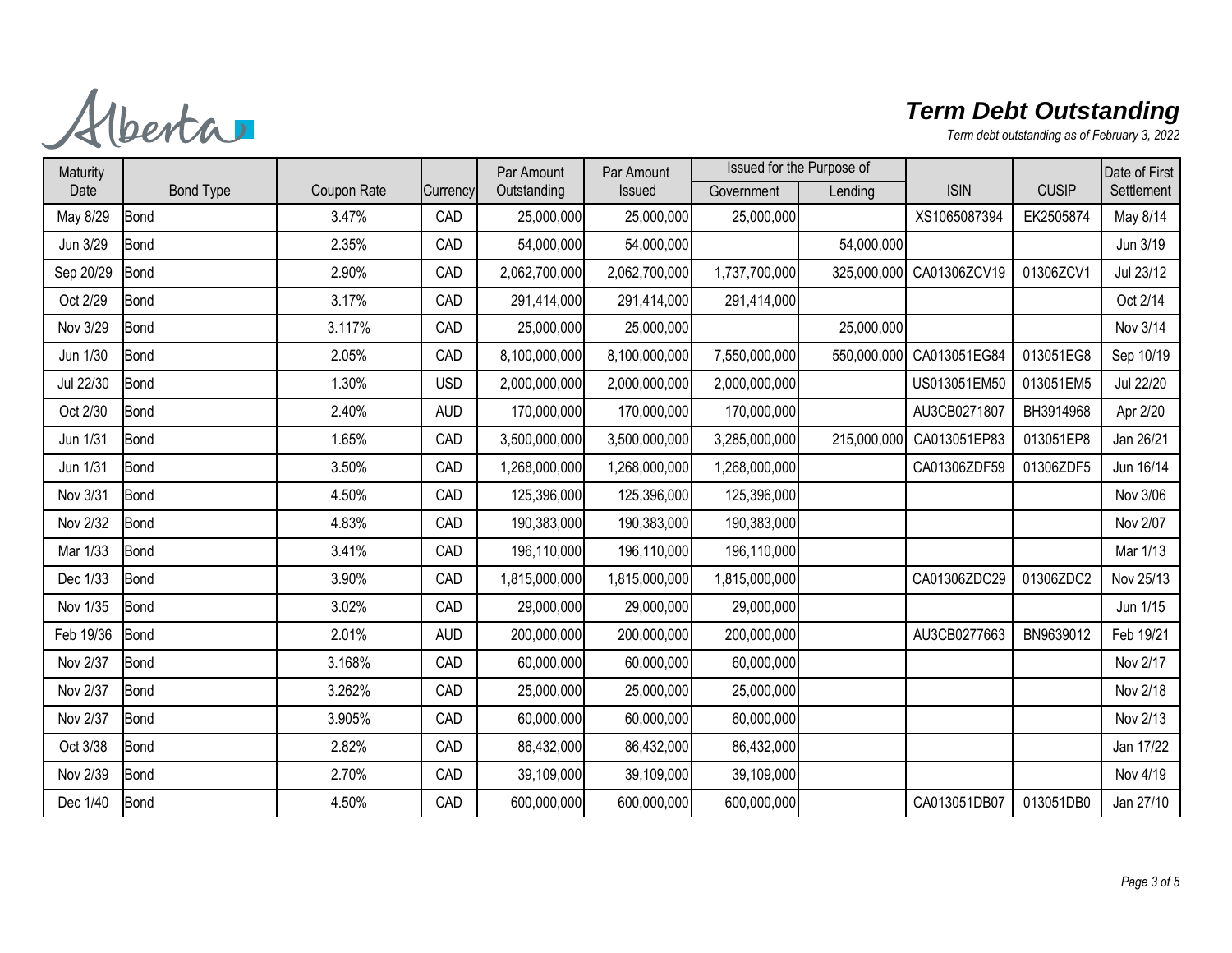Alberta

| Maturity                             |                  |             |                | Par Amount     | Par Amount     | Issued for the Purpose of |         |              |              | Date of First |
|--------------------------------------|------------------|-------------|----------------|----------------|----------------|---------------------------|---------|--------------|--------------|---------------|
| Date                                 | <b>Bond Type</b> | Coupon Rate | Currency       | Outstanding    | Issued         | Government                | Lending | <b>ISIN</b>  | <b>CUSIP</b> | Settlement    |
| Dec 3/40                             | <b>Bond</b>      | 1.782%      | <b>EUR</b>     | 202,000,000    | 202,000,000    | 202,000,000               |         | XS1288314799 | UV8431479    | Sep 10/15     |
| Mar 1/41                             | Bond             | 2.65%       | CAD            | 100,000,000    | 100,000,000    | 100,000,000               |         |              |              | Mar 1/21      |
| Sep 16/41                            | Bond             | 3.225%      | <b>NZD</b>     | 128,000,000    | 128,000,000    | 128,000,000               |         |              |              | Sep 16/21     |
| Dec 1/43                             | Bond             | 1.15%       | <b>EUR</b>     | 435,000,000    | 435,000,000    | 435,000,000               |         | XS1492138729 | QZ5171876    | Sep 16/16     |
| Dec 1/43                             | <b>Bond</b>      | 3.45%       | CAD            | 2,500,000,000  | 2,500,000,000  | 2,500,000,000             |         | CA013051DK06 | 013051DK0    | Jun 11/13     |
| May 8/45                             | <b>Bond</b>      | 0.925%      | <b>EUR</b>     | 70,000,000     | 70,000,000     | 70,000,000                |         | XS2167006357 | BJ1010302    | May 8/20      |
| Feb 16/46                            | <b>Bond</b>      | 2.4725%     | <b>AUD</b>     | 100,000,000    | 100,000,000    | 100,000,000               |         | AU3CB0277630 | BN8899526    | Feb 16/21     |
| Dec 1/46                             | <b>Bond</b>      | 3.30%       | CAD            | 5,200,000,000  | 5,200,000,000  | 5,200,000,000             |         | CA013051DS32 | 013051DS3    | Sep 14/15     |
| Dec 1/48                             | Bond             | 3.05%       | CAD            | 6,900,000,000  | 6,900,000,000  | 6,900,000,000             |         | CA013051DY00 | 013051DY0    | Jun 2/17      |
| Mar 31/2050 Bond                     |                  | 1.413%      | <b>EUR</b>     | 30,000,000     | 30,000,000     | 30,000,000                |         | XS2149308970 | BH3615383    | Mar 31/20     |
| Apr 7/2050 Bond                      |                  | 1.50%       | <b>EUR</b>     | 90,000,000     | 90,000,000     | 90,000,000                |         | XS2150179740 | BH3447506    | Apr 7/20      |
| Jun 1/2050 Bond                      |                  | 3.10%       | CAD            | 8,920,000,000  | 8,920,000,000  | 8,920,000,000             |         | CA013051ED53 | 013051ED5    | Sep 17/18     |
| Dec 9/2050 Bond                      |                  | 2.07%       | <b>USD</b>     | 39,650,000     | 39,650,000     | 39,650,000                |         | CA013051EN36 | 013051EN3    | Dec 9/20      |
| Jun 1/2052                           | Bond             | 2.95%       | CAD            | 3,000,000,000  | 3,000,000,000  | 3,000,000,000             |         | CA013051EQ66 | 013051EQ6    | Apr 1/21      |
| Jun 1/2060                           | Bond             | 2.40%       | CAD            | 200,000,000    | 200,000,000    | 200,000,000               |         | CA01306ZDJ71 | 01306ZDJ7    | Jun 5/20      |
| Jun 1/2071                           | Bond             | 2.85%       | CAD            | 125,000,000    | 125,000,000    | 125,000,000               |         | CA01306ZDK45 | 01306ZDK4    | Mar 18/21     |
| Jun 1/2120 Bond                      |                  | 3.06%       | CAD            | 700,000,000    | 700,000,000    | 700,000,000               |         | CA013051EJ24 | 013051EJ2    | Mar 30/20     |
| Total Australian dollar Debt         |                  |             |                | 1,435,000,000  | 1,435,000,000  | 1,435,000,000             |         |              |              |               |
| <b>Total British pound Debt</b>      |                  |             | 250,000,000    | 250,000,000    | 250,000,000    |                           |         |              |              |               |
| <b>Total Canadian dollar Debt</b>    |                  |             | 71,435,127,000 | 71,435,127,000 | 66,461,544,000 | 4,973,583,000             |         |              |              |               |
| <b>Total Euro Debt</b>               |                  |             |                | 4,677,000,000  | 4,677,000,000  | 4,677,000,000             |         |              |              |               |
| <b>Total New Zealand dollar Debt</b> |                  |             | 128,000,000    | 128,000,000    | 128,000,000    |                           |         |              |              |               |